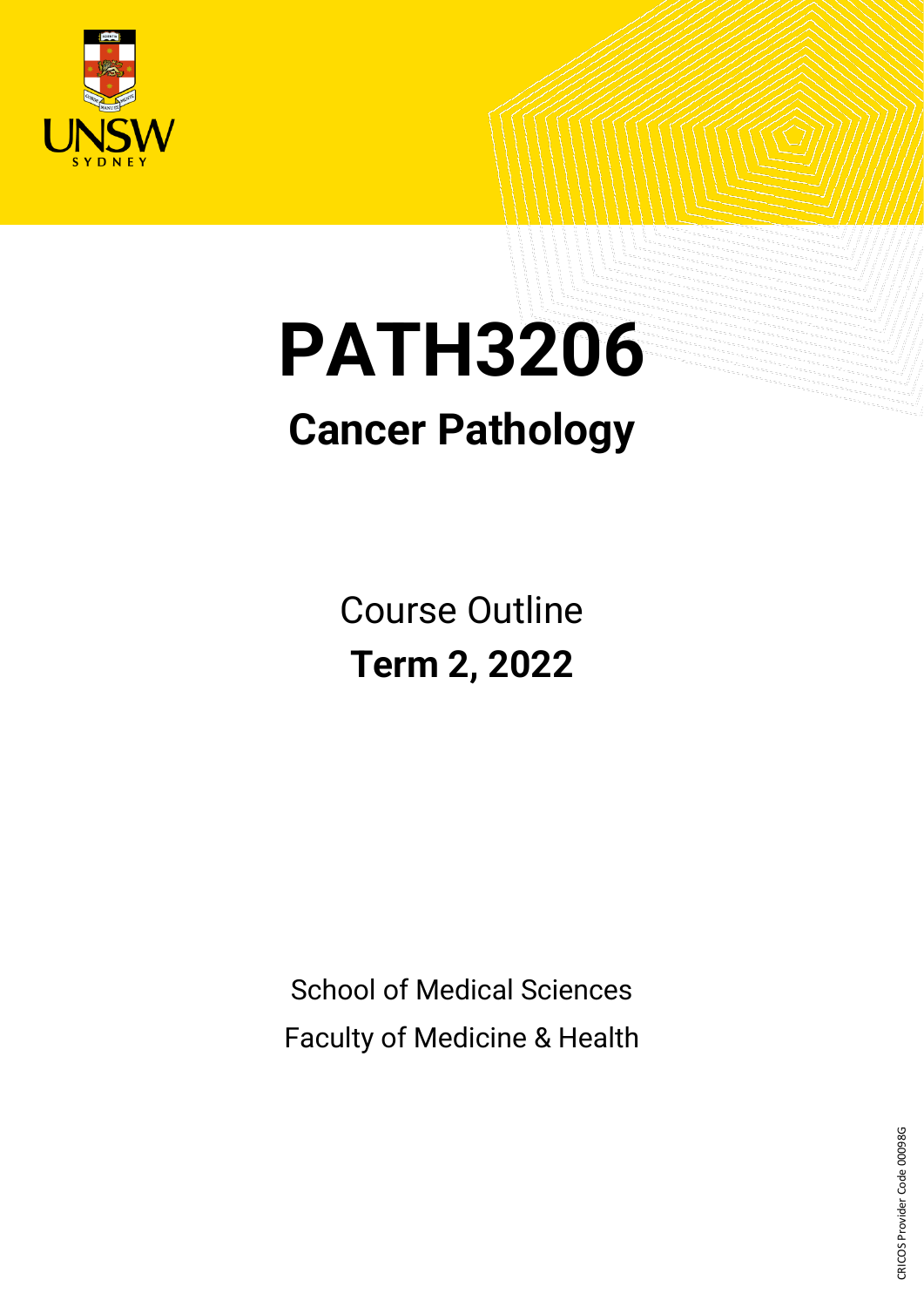## **Table of Contents**

| 1. Staff                                                            | 3              |
|---------------------------------------------------------------------|----------------|
| 2. Course information                                               | 4              |
| 2.1 Course summary                                                  | 4              |
| 2.2 Course aims                                                     | $\overline{4}$ |
| 2.3 Course learning outcomes (CLO)                                  | 4              |
| 2.4 Relationship between course learning outcomes and assessments   | 5              |
| 3. Strategies and approaches to learning                            | 5              |
| 3.1 Learning and teaching activities                                | 5              |
| <b>3.2 Expectations of students</b>                                 | 6              |
| 4. Course schedule and structure                                    | $\overline{7}$ |
| PATH3206 Cancer Pathology Timetable T2, 2022                        | $\overline{7}$ |
| 5. Assessment                                                       | 9              |
| 5.1 Assessment tasks                                                | 9              |
| <b>Team and individual quizzes</b>                                  | 9              |
| <b>Mid-Session examination</b>                                      | 9              |
| Team Presentation: Research or Rubbish? Media and Critical Thinking | 10             |
| End of course final examination                                     | 10             |
| 5.2 Assessment criteria and standards                               | 11             |
| 5.3 Submission of assessment tasks                                  | 13             |
| <b>Supplementary examination</b>                                    | 13             |
| 5.4. Feedback on assessment                                         | 13             |
| 6. Academic integrity, referencing and plagiarism                   | 13             |
| 7. Readings and resources                                           | 14             |
| 7.1 Recommended text                                                | 14             |
| 7.2 Images of disease (IOD) database                                | 14             |
| <b>7.3 BEST Network</b>                                             | 15             |
| 7.4 Additional learning resources                                   | 15             |
| 8. Administrative matters                                           | 16             |
| 9. Additional support for students                                  | 16             |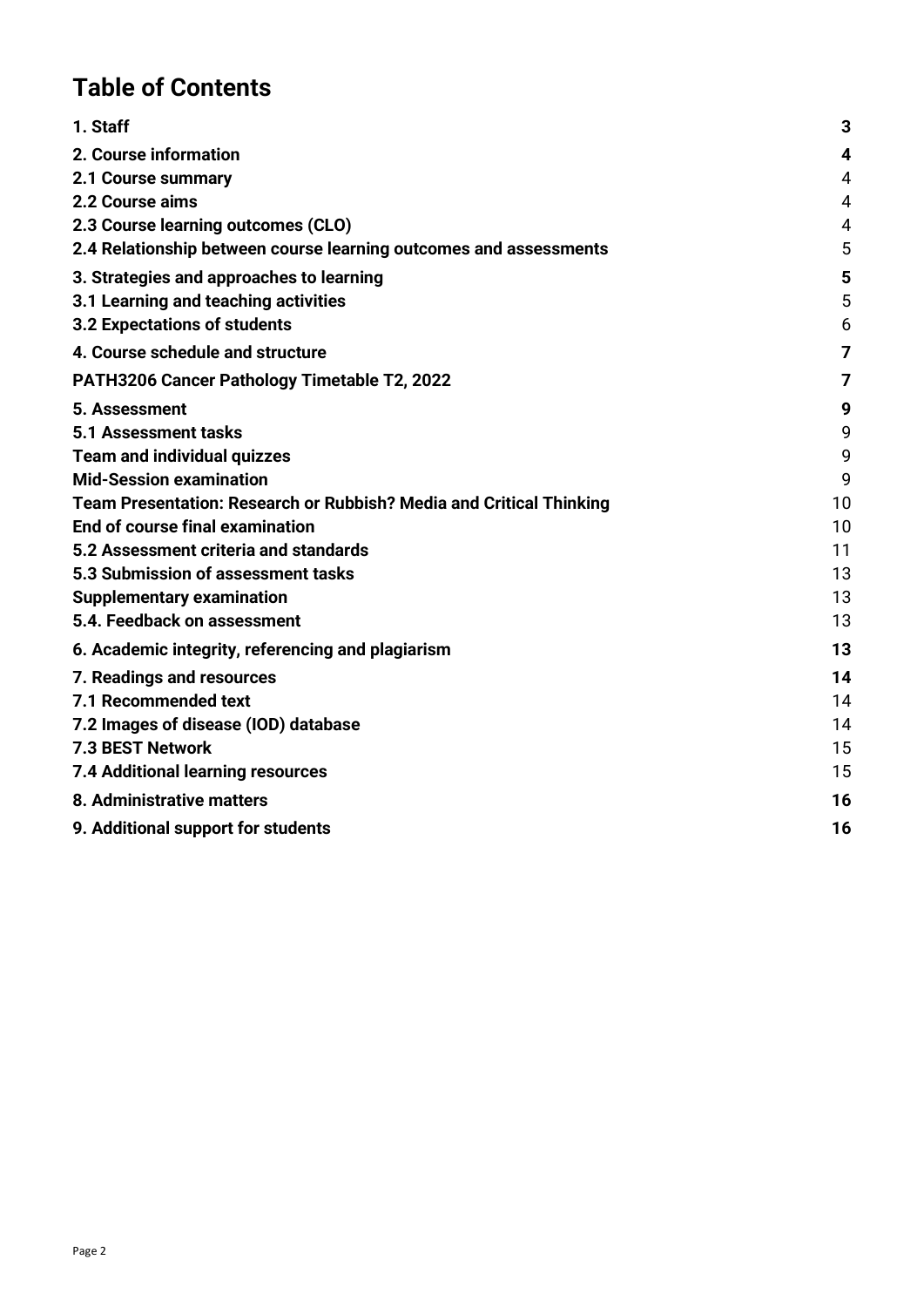## <span id="page-2-0"></span>1. **Staff**

| <b>Position</b>                       | <b>Name</b>                             | <b>Email</b>              | <b>Consultation times</b><br>and locations   |
|---------------------------------------|-----------------------------------------|---------------------------|----------------------------------------------|
| <b>Course Convenor</b>                | A/Prof Cristan Herbert                  | c.herbert@unsw.edu.au     | <b>Email for</b><br>appointment              |
|                                       |                                         |                           | Room 417 Level 4<br><b>Wallace Wurth C27</b> |
|                                       |                                         |                           | Or MS Teams                                  |
|                                       | Course Co-Convenor Dr Chaturaka Rodrigo | c.rodrigo@unsw.edu.au     | <b>Email for</b><br>appointment              |
| Course Co-Convenor Dr Karim Burkhardt |                                         | k.burkhardt@unsw.edu.au   | <b>Email for</b><br>appointment              |
|                                       | Dr Martin Weber                         | martin.weber@unsw.edu.au  | Email                                        |
|                                       | A/Prof Caroline Ford                    | caroline.ford@unsw.edu.au | Email                                        |
|                                       | A/Prof David Croucher                   | d.croucher@unsw.edu.au    | Email                                        |
|                                       | A/Prof Mark Cowley                      | m.cowley@unsw.edu.au      | Email                                        |
|                                       | A/Prof Thomas Cox                       | t.cox@unsw.edu.au         | Email                                        |
| Lecturer                              | <b>Prof Bernard Stewart</b>             | b.stewart@unsw.edu.au     | Email                                        |
|                                       | Prof Gary Velan                         | g.velan@unsw.edu.au       | Email                                        |
|                                       | Prof Mark Hertzberg                     | m.hertzberg@unsw.edu.au   | Email                                        |
|                                       | Prof Nicodemus Tedla                    | n.tedla@unsw.edu.au       | Email                                        |
|                                       | Prof Nigel Turner                       | n.turner@unsw.edu.au      | Email                                        |
|                                       | <b>Prof Phoebe Philips</b>              | p.phillips@unsw.edu.au    | Email                                        |
| <b>Tutors</b>                         | To be confirmed                         |                           |                                              |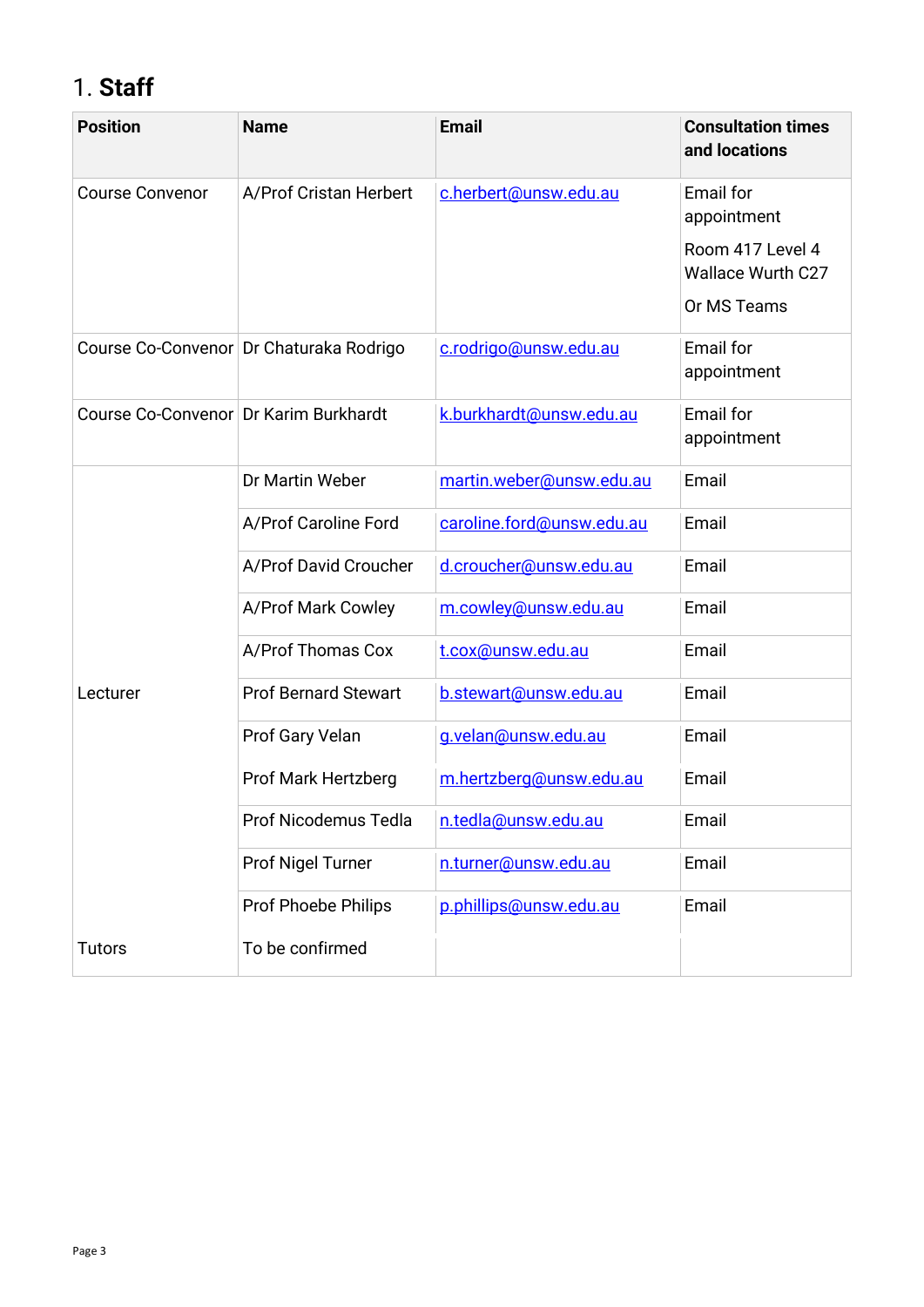## <span id="page-3-0"></span>**2. Course information**

Units of credit: 6 Pre-requisite(s): PATH2201 or PATH2202 Teaching times and locations:

<http://timetable.unsw.edu.au/2022/PATH3206.html>

#### <span id="page-3-1"></span>**2.1 Course summary**

PATH3206 aims to promote understanding of the pathogenic mechanisms underlying neoplasia. There is detailed discussion of molecular carcinogenesis, the metastatic process, and techniques for diagnosis, incorporating recent advances in molecular oncology (genomics, metabolism, immunotherapy, targeted therapeutics, systems biology). Discussion will integrate recent and emerging research findings and develop communication skills and critical thinking. Topics covered include neoplasia of the colon, breast, stomach, skin, lung, haematological, and reproductive tract.

To understand these processes, you will draw on your prior knowledge of anatomy, histology, molecular biology, biochemistry and physiology.

For those wishing to pursue a career in research or hospital-based laboratory work, the course will not only develop basic knowledge of molecular processes, but also provide a framework for understanding how these processes link to the modern practice of medicine. Similarly, for those who may wish to pursue a career in the health sciences, the course will provide an understanding of the cellular and molecular processes underlying clinical manifestations of neoplasia.

In response to the COVID-19 pandemic, PATH3206 will be delivered in a hybrid format for 2022. Lectures and practical classes will be online, while tutorial classes will be face-to-face (where possible). We acknowledge and appreciate this may impose additional challenges for both staff and students. We have put a lot of thought into the online components of the course and are determined to provide the best possible experience.

## <span id="page-3-2"></span>**2.2 Course aims**

PATH3206 aims to promote understanding of the molecular pathogenetic mechanisms underlying neoplasia. To understand neoplasia, students will need to draw on their knowledge of normal anatomy, histology, biochemistry and physiology.

## <span id="page-3-3"></span>**2.3 Course learning outcomes (CLO)**

At the successful completion of this course you (the student) should be able to:

- Describe the molecular and cellular pathogenetic mechanisms of carcinogenesis and metastasis;
- Relate clinical and macro/microscopic features with underlying pathogenetic mechanisms;
- Describe the epidemiology, aetiology, diagnosis, staging, treatment and prognosis of cancers;
- Explain how recent research advances are driving better understanding of molecular pathogenesis and to develop new therapies;
- Develop skills in critical thinking and written and oral communication;
- Develop skills in collaborative teamwork.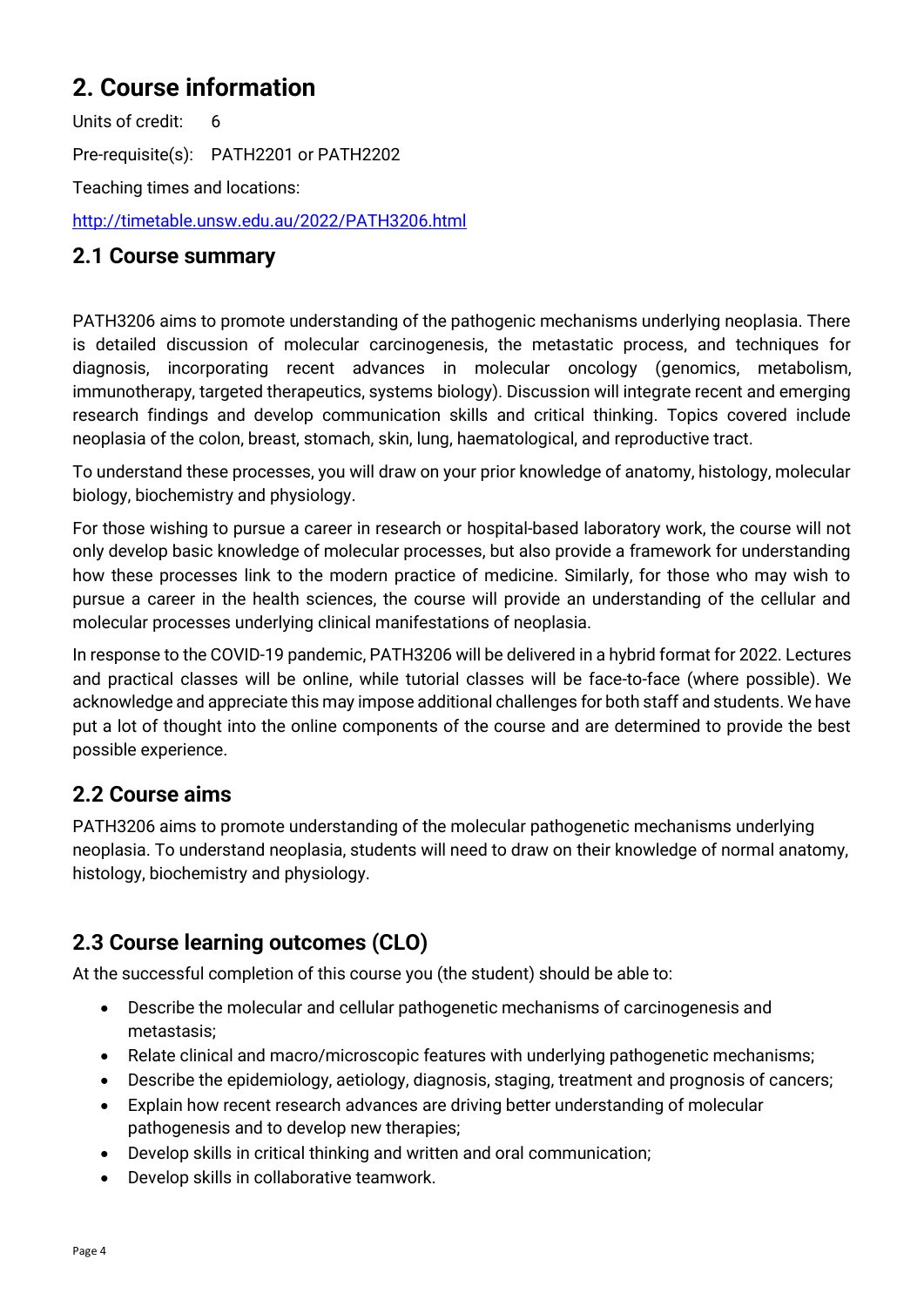## <span id="page-4-0"></span>**2.4 Relationship between course learning outcomes and assessments**

| Course<br>Learning<br>Outcome<br>(CLO) | <b>LO Statement</b>                                                                                                                                             | <b>Related Tasks &amp; Assessment</b>                                                                                                                   |
|----------------------------------------|-----------------------------------------------------------------------------------------------------------------------------------------------------------------|---------------------------------------------------------------------------------------------------------------------------------------------------------|
| CLO <sub>1</sub>                       | Describe the molecular and cellular pathogenetic<br>mechanisms of carcinogenesis and metastasis                                                                 | <b>Mid-Session Examination</b><br>$\bullet$<br>End of Course Final Examination<br>$\bullet$                                                             |
| CLO <sub>2</sub>                       | Relate clinical and macro/microscopic features<br>with underlying pathogenetic mechanisms                                                                       | • Team and Individual Quizzes<br><b>Mid-Session Examination</b><br>$\bullet$<br><b>Team Presentation</b><br>End of Course Final Examination             |
| CLO <sub>3</sub>                       | Describe the epidemiology, aetiology, diagnosis,<br>staging, treatment and prognosis of cancers                                                                 | <b>Team and Individual Quizzes</b><br>$\bullet$<br><b>Mid-Session Examination</b><br><b>Team Presentation</b><br><b>End of Course Final Examination</b> |
| CLO <sub>4</sub>                       | Explain how recent research advances are<br>better understanding of molecular • Mid-Session Examination<br>drivina<br>pathogenesis and to develop new therapies | <b>Team and Individual Quizzes</b><br>$\bullet$<br><b>Team Presentation</b><br>End of Course Final Examination                                          |
| CLO <sub>5</sub>                       | Develop skills in critical thinking and written and<br>oral communication                                                                                       | • Team Presentation                                                                                                                                     |
| CLO <sub>6</sub>                       | Develop skills in collaborative teamwork                                                                                                                        | <b>Team and Individual Quizzes</b><br><b>Team Presentation</b>                                                                                          |

## <span id="page-4-1"></span>**3. Strategies and approaches to learning**

## <span id="page-4-2"></span>**3.1 Learning and teaching activities**

The course employs a variety of teaching modes in order to facilitate your learning:

- 1. A **collaborative, team-based approach** to learning. It is anticipated that students will have an enhanced learning experience through the use of team quizzes and peer teaching. You are also encouraged to utilise your allocated teams as study groups.
- 2. A series of **lectures** introduce you to pathological processes, as well as specific examples of those processes affecting organs and tissues;
- 3. **Tutorials** are intended to extend and amplify your understanding of material presented in lectures in an interactive format, where you are encouraged to clarify any difficulties regarding the concepts discussed. Students will be allocated into teams and will complete individual and team quizzes. Pre-reading will be assigned for each tutorial;
- 4. **Practical classes** will have a narrative-based approach where you will follow the story of 3 patients throughout the course from the point of diagnosis to learn about various aspects of cancer diagnosis, research / data interpretation, treatment, prognosis, ethical and humane aspects of a terminal illness. Macroscopic "pots" will be generally used in conjunction with projected microscopic slides, X-rays and other materials;
- 5. Learning is supported via **Moodle** and **Teams**. Announcements, timetables, lecture slides, vslides and other resources will be made available during the course. The links of slides relevant to practicals will be hosted on the course moodle page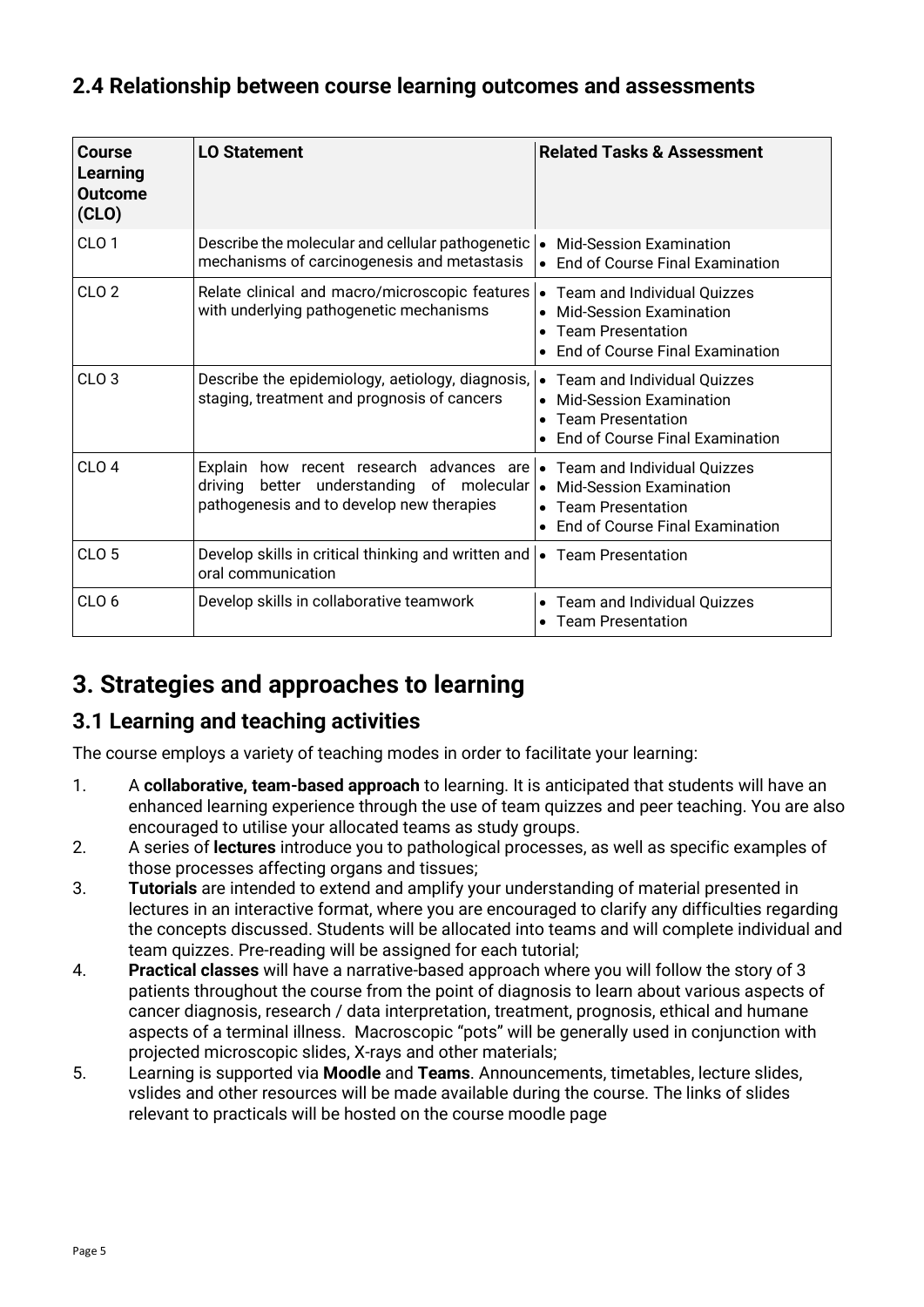## <span id="page-5-0"></span>**3.2 Expectations of students**

Students are reminded that UNSW recommends that a 6 units-of-credit course should involve about 150 hours of study and learning activities. The formal learning activities total approximately 50 hours throughout the term and students are expected (and strongly recommended) to do at least the same number of hours of additional study.

Students are required to attend at least 80% of the tutorial and practical classes in order to sit the endof-course exam. Students missing more than 2 tutorials will be required to contact the course convenor (A/Prof Herbert) to discuss their eligibility to sit the exam.

Students are also required to be present for the entire duration of the research symposium on both days

#### **Email etiquette**

When emailing staff, ensure the subject line begins with PATH3206, followed by the subject of the message (e.g., PATH3206 Practical classes). Ensure that you include your student number in your email. Appropriate salutations are appreciated (see [here](https://www.grammarly.com/blog/how-to-start-an-email/) for a useful guide).

Students are advised that email is the official means by which the School of Medical Sciences at UNSW will communicate with you. All emails will be sent to your official UNSW email address (e.g., [z1234567@student.unsw.edu.au\)](mailto:z1234567@student.unsw.edu.au), otherwise you MUST arrange for your official mail to be forwarded to your chosen address. The University recommends that you check your mail at least every other day. Facilities for checking email are available in the School of Medical Sciences and the University library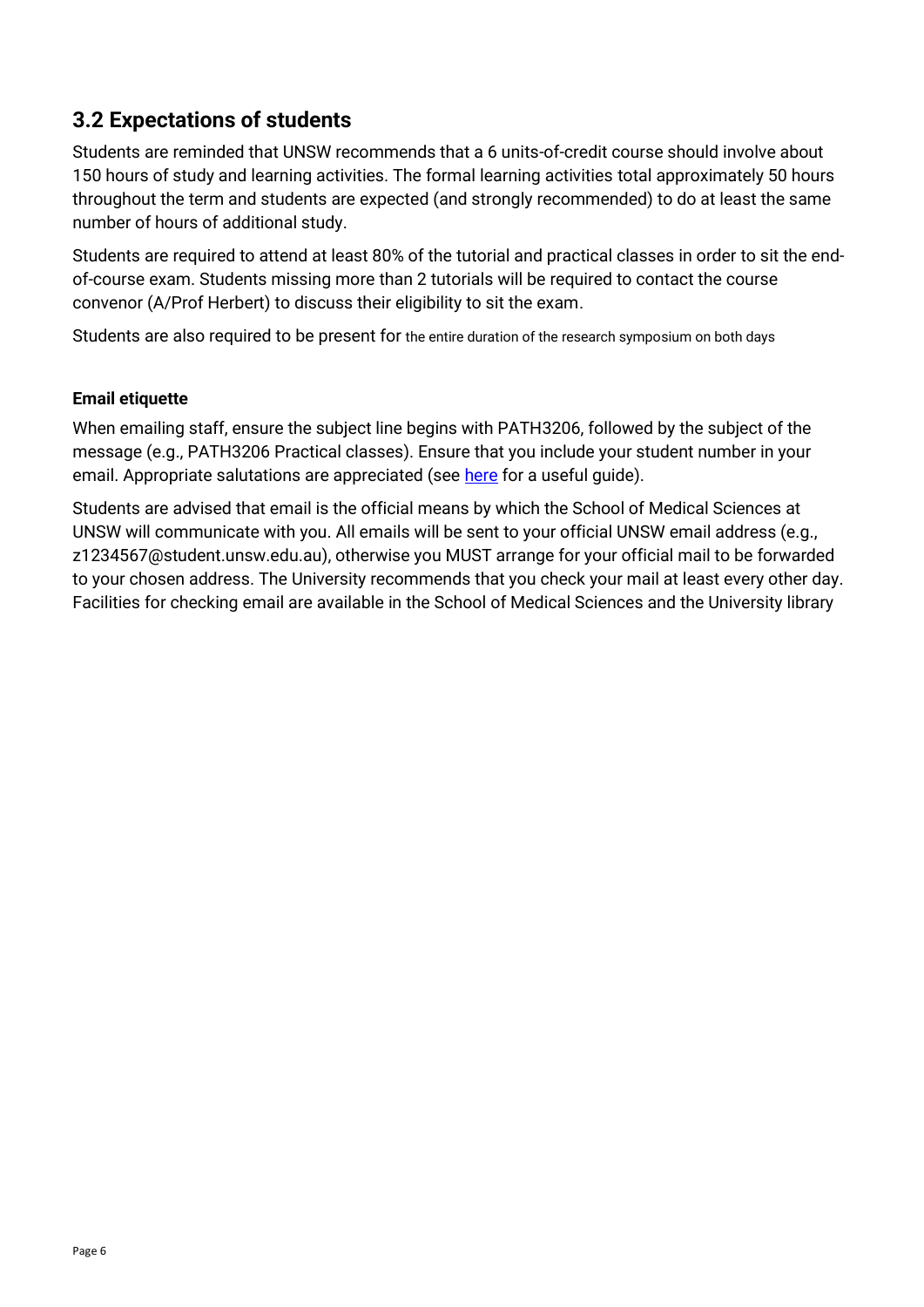## <span id="page-6-0"></span>**4. Course schedule and structure**

## <span id="page-6-1"></span>**PATH3206 Cancer Pathology Timetable T2, 2022**

| Week           | <b>Date</b>       | Time                        | Format    | Lecturer          | <b>Activity</b>         | <b>Title</b>                             |
|----------------|-------------------|-----------------------------|-----------|-------------------|-------------------------|------------------------------------------|
| 1              | 30/05             | $3 - 4$                     | Online    | Herbert           | Lecture                 | Introduction & overview                  |
|                | 30/05             | $4 - 5$                     | Online    | Herbert           | Lecture                 | Neoplasia                                |
|                | 31/05             | $5-6$                       | Online    | Herbert           | Lecture                 | Research or rubbish introduction         |
|                | 2/06              | $9 - 11$                    | Online    | Rodrigo/Burkhardt | <b>Practical</b>        | What is wrong with me?                   |
|                | 2/06              | $1 - 2$                     | In person | See Moodle        | <b>Tutorial</b>         | Research or rubbish topics (+ Mock Quiz) |
|                |                   |                             |           |                   |                         |                                          |
| $\overline{2}$ | 6/06              | $3-4$                       | Online    | Herbert           | Lecture                 | <b>Hallmarks of Cancer I</b>             |
|                | 6/06              | $4 - 5$                     | Online    | Herbert           | Lecture                 | Hallmarks of Cancer II                   |
|                | 7/06              | $5-6$                       | Online    | Stewart           | Lecture                 | Carcinogenesis & risk I                  |
|                | 9/06              | $9 - 11$                    | Online    | Rodrigo/Burkhardt | <b>Practical</b>        | Under the microscope                     |
|                | 9/06              | $1 - 2$                     | In person | See Moodle        | <b>Tutorial</b>         | Neoplasia (+ Quiz 1*)                    |
|                |                   |                             |           |                   |                         |                                          |
| 3              | 13/06             | No lecture (public holiday) |           |                   |                         |                                          |
|                | 14/06             | $5-6$                       | Online    | Stewart           | Lecture                 | Carcinogenesis & risk II                 |
|                | 16/06             | $9 - 11$                    | Online    | Rodrigo/Burkhardt | <b>Practical</b>        | Making sense of the numbers              |
|                | 16/06             | $1 - 2$                     | In person | See Moodle        | <b>Tutorial</b>         | Carcinogenesis                           |
|                |                   |                             |           |                   |                         |                                          |
| 4              | 20/06             | $3-4$                       | Online    | <b>Burkhardt</b>  | Lecture                 | <b>Breast cancer</b>                     |
|                | 20/06             | $4 - 5$                     | Online    | Cox               | Lecture                 | Metastasis and novel therapies           |
|                | 21/06             | $5-6$                       | Online    | Croucher          | Lecture                 | Systems biology                          |
|                | 23/06             | $9 - 11$                    | Online    | Rodrigo/Burkhardt | <b>Practical</b>        | What are my options?                     |
|                | 23/06             | $1 - 2$                     | In person | See Moodle        | Tutorial                | Breast cancer (+ Quiz 2*)                |
|                |                   |                             |           |                   |                         |                                          |
| 5              | 27/06             | $3 - 4$                     | Online    | Rodrigo           | Lecture                 | Lung cancer                              |
|                | 27/06             | $4 - 5$                     | Online    | Rodrigo           | Lecture                 | Tumour microenvironment & inflammation   |
|                | 28/06             | $5-6$                       | Online    | Turner            | Lecture                 | Cancer metabolism                        |
|                | 30/06             | $9 - 11$                    | Online    |                   | <b>Assessment</b>       | MID-TERM EXAM (1 hour plus reading)      |
|                | 30/06             | $1-2$                       | In person | See Moodle        | <b>Tutorial</b>         | Lung cancer                              |
|                |                   |                             |           |                   |                         |                                          |
| 6              | <b>No Classes</b> |                             |           |                   | <b>FLEXIBILITY WEEK</b> |                                          |

*Continued….*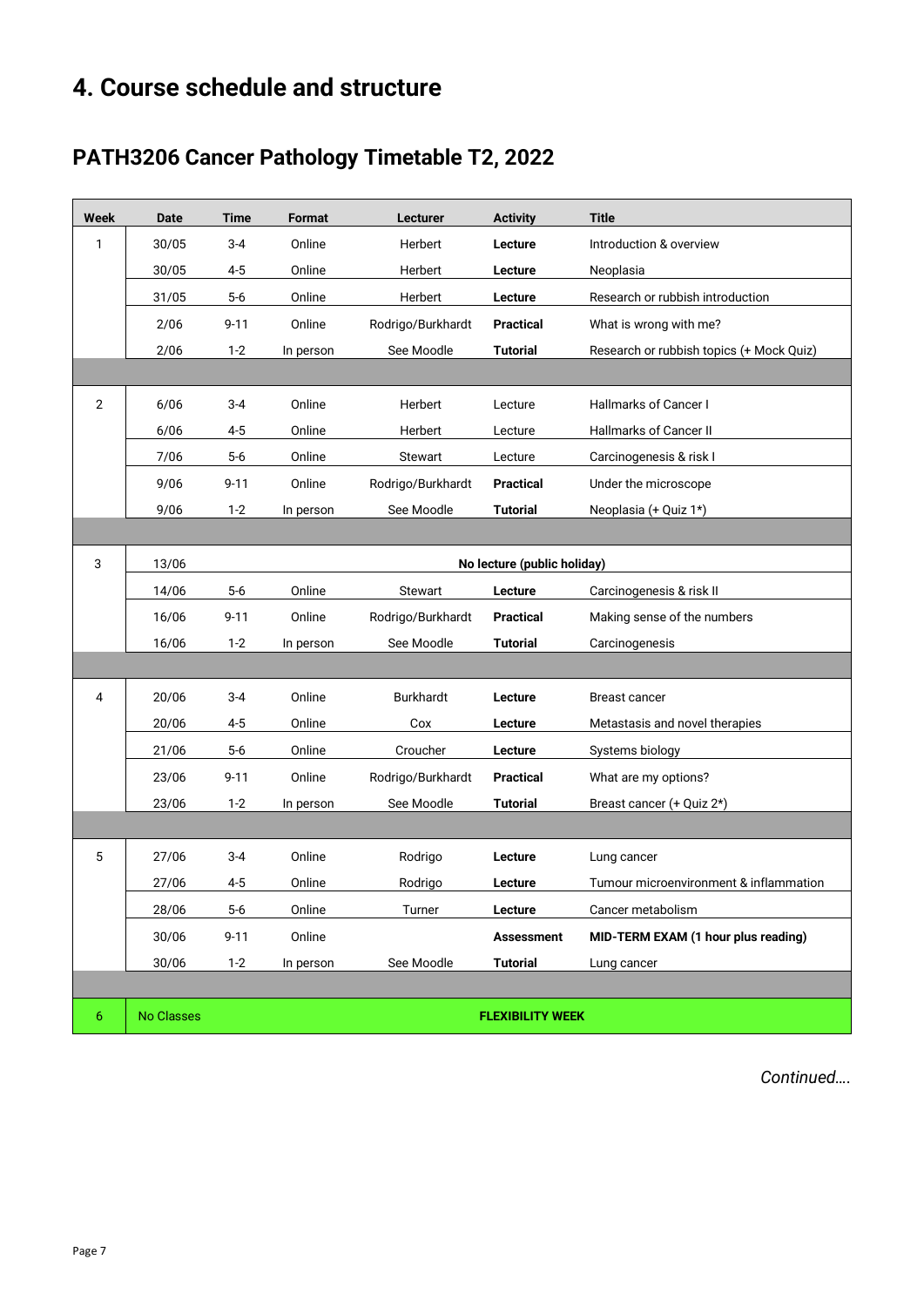| Week | Date  | <b>Time</b> | Format                        | <b>Lecturer</b>                     | <b>Activity</b>                | <b>Title</b>                                               |
|------|-------|-------------|-------------------------------|-------------------------------------|--------------------------------|------------------------------------------------------------|
| 7    | 11/07 | $3 - 4$     | Online                        | Tedla                               | Lecture                        | Colorectal cancer                                          |
|      | 11/07 | $4 - 5$     | Online                        | Tedla                               | Lecture                        | Upper GI cancer                                            |
|      | 12/07 | $5-6$       | Online                        | <b>Herbert</b>                      | Lecture                        | Mid-term exam feedback                                     |
|      | 14/07 | $9 - 11$    | In person<br>(WWLG03 or CLB4) | Herbert/Rodrigo/<br>Burkhardt/Polly | Research<br>symposium**        |                                                            |
|      | 14/07 | $1 - 2$     | In person                     | See Moodle                          | <b>Tutorial</b>                | Upper GI & colorectal cancer                               |
|      |       |             |                               |                                     |                                |                                                            |
| 8    | 18/07 | $3 - 4$     | Online                        | Weber                               | Lecture                        | Paediatric cancers                                         |
|      | 18/07 | $4 - 5$     | Online                        | Cowley                              | Lecture                        | Cancer genomics                                            |
|      | 19/07 | $5-6$       | Online                        | Hertzberg                           | Lecture                        | Leukaemia and lymphoma                                     |
|      | 21/07 | $9 - 11$    | In person<br>(WWLG03 or CLB4) | Herbert/Rodrigo/<br>Burkhardt/Polly | <b>Research</b><br>symposium** |                                                            |
|      | 21/07 | $1 - 2$     | In person                     | See Moodle                          | Tutorial                       | Paediatric cancers (+ Quiz 3*)                             |
|      |       |             |                               |                                     |                                |                                                            |
| 9    | 25/07 | $3 - 4$     | Online                        | Velan                               | Lecture                        | Skin cancer                                                |
|      | 25/07 | $4 - 5$     | Online                        | Rodrigo                             | Lecture                        | Tumour immunology                                          |
|      | 26/07 | $5-6$       | Online                        | Phillips                            | Lecture                        | Targeted therapies                                         |
|      | 28/07 | $9 - 11$    | Online                        | Rodrigo/Burkhardt                   | <b>Practical</b>               | If I knew earlier, would it have mattered?                 |
|      | 28/07 | $1-2$       | In person                     | See Moodle                          | <b>Tutorial</b>                | Skin cancer                                                |
|      |       |             |                               |                                     |                                |                                                            |
| 10   | 1/08  | $3 - 4$     | Online                        | Ford                                | Lecture                        | Reproductive cancer                                        |
|      | 1/08  | $4 - 5$     | Online                        | Rodrigo                             | Lecture                        | Viral carcinogenesis                                       |
|      | 2/08  | $5-6$       | Online                        | Herbert                             | Lecture                        | Course review & summary                                    |
|      | 4/08  | $9 - 11$    | Online                        | Rodrigo                             | <b>Practical</b>               | I am a person, not a disease                               |
|      | 4/08  | $1-2$       | In person                     | See Moodle                          | Tutorial                       | Reproductive cancers & viral carcinogenesis<br>(+ Quiz 4*) |
|      |       |             |                               |                                     |                                |                                                            |

Note (\*): The content assessed in each quiz (which will be informed via Moodle before the quiz) is different to the topic of the tutorial.

Note (\*\*): All students are expected to be present for the entire duration of the research symposium on both days - This is an assessment task.

Exam Period: 12 August – 25 August Supplementary Exam Period: 5 September – 9 September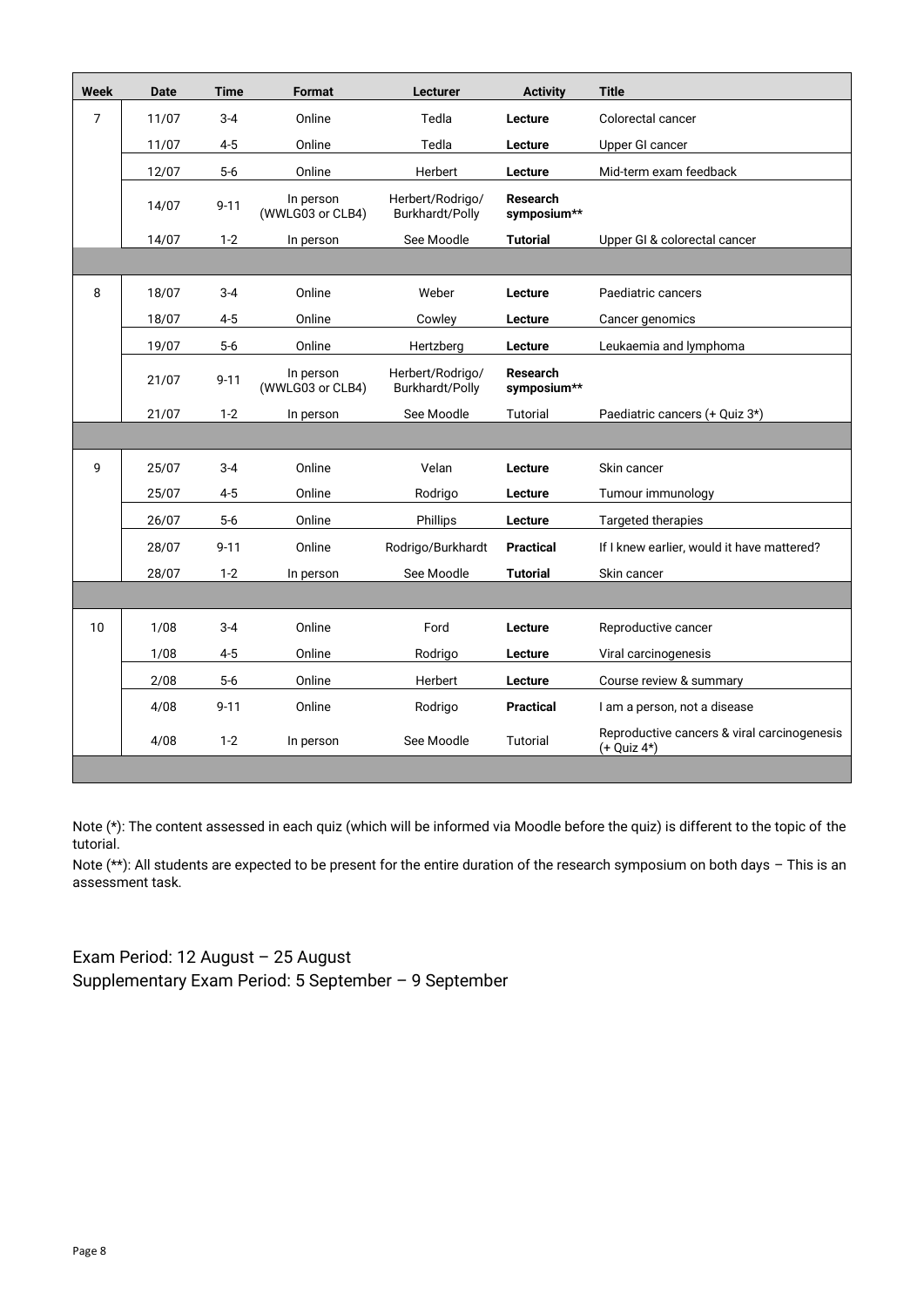## <span id="page-8-0"></span>**5. Assessment**

### <span id="page-8-1"></span>**5.1 Assessment tasks**

Students will undertake multiple forms of assessment during term:

| <b>Assessment task</b>                                            | Length                                                   | Weight | Due date and time                                                            |
|-------------------------------------------------------------------|----------------------------------------------------------|--------|------------------------------------------------------------------------------|
| <b>Assessment 1:</b><br><b>Team and Individual Quizzes</b>        | 10 minutes each                                          | 10%    | Weeks 2, 4, 8, 10                                                            |
| <b>Assessment 2:</b><br><b>Mid-Session Examination</b>            | 1 hour plus 15 minutes<br>reading                        | 20%    | Week 5                                                                       |
| <b>Assessment 3:</b><br>Team presentation                         | Group presentation<br>(flexible format); group<br>report | 30%    | Submission due in week 7;<br>Presentations will take place<br>in weeks 7 & 8 |
| <b>Assessment 4:</b><br><b>End Of Course Final</b><br>Examination | 2 hours plus 15<br>minutes reading                       | 40%    | UNSW exam period                                                             |

#### <span id="page-8-2"></span>**Team and individual quizzes**

There will be quizzes held in the tutorial sessions consisting of MCQs. Some tutorial quizzes will be undertaken by the individual student and then by the team, others just individually. Pre-reading for the quizzes is specified in the tutorial outlines of the course manual and via Moodle announcement.

#### *Feedback:*

Feedback will be provided online at the completion of the team attempt. Additional feedback will be provided by the tutor at the completion of the quiz. For each quiz, 50% of the final mark will be from the individual attempt and 50% will be from the team attempt.

#### <span id="page-8-3"></span>**Mid-Session examination**

A Mid-session examination will be conducted in Week 5. The examination will be 1 hour (plus reading time) and include material covered in Weeks 1-5 of PATH3206 (including lectures in week 5). The exam will be online via the Inspera platform and may include multiple choice and short answer questions. The skills achieved by mastering the tutorial quizzes will be assessed in this exam.

#### *Feedback:*

Individual marks will be released on Moodle 10 days after the mid-term exam. Feedback on overall performance will be provided during a mid-term exam feedback lecture in week 7.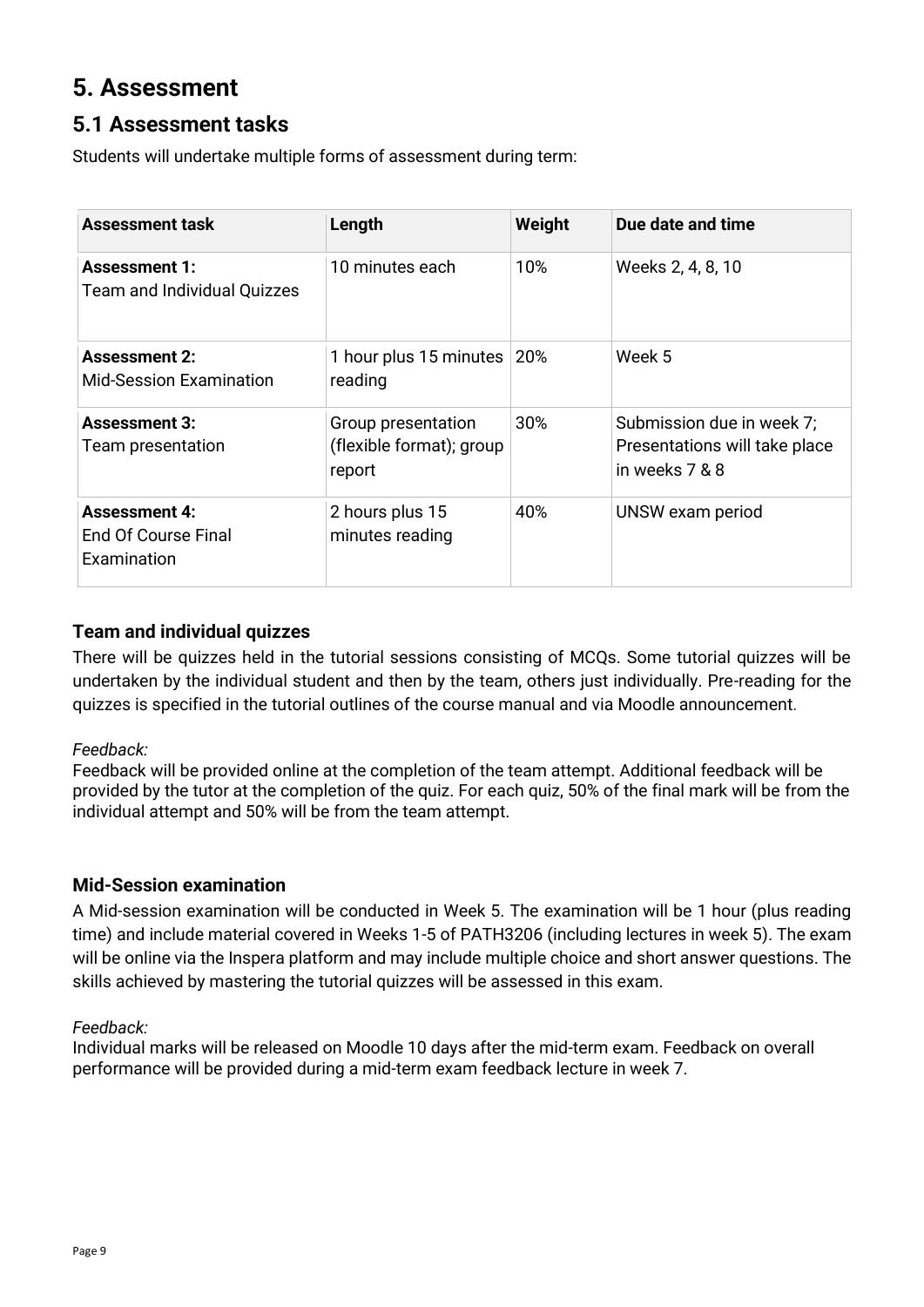#### <span id="page-9-0"></span>**Team Presentation: Research or Rubbish? Media and Critical Thinking**

This assignment requires students working in teams to undertake a critical assessment of media coverage of recent cancer research. Teams will present their findings in both a written report and in mixed media format at a research symposium.

#### **The Task**

- 1. Choose a recent (i.e. within the last year) media story about cancer (e.g. from TV, online, print, radio).
- 2. Identify and assess the primary research and review publication(s) relevant to the media story (preferably including relevant institutional press releases).
- 3. Provide a summary of the media coverage/report and perform a critical evaluation of the media reporting of the underlying research.
- 4. Each group will submit both a written report and present their findings using flexible format (video, animation, audio, live presentation, poster etc).

#### **Submission of Team project**

**Written reports** (1 per team) must be submitted electronically as a PDF (or Word .doc) via Moodle **no later than 5pm Friday 24/6/2022**.

#### **IMPORTANT: The document must have PATH3206, and team number in the file name, e.g. PATH3206\_Team1.pdf**

**Team presentations** will be presented in a research symposium during **weeks 7 and 8.** The presentation order will be determined by random draw during the symposium. Therefore, all Teams must be ready to present by week 7. A copy of the presentation must be submitted electronically to the course convenor by email **no later than 9am Thursday 14/07/2022**.

#### *Feedback:*

Marks and written feedback will be received on the report via Moodle. Marks plus written and verbal feedback will be provided by academic staff and peer assessors after the presentation. Students will also receive a mark and feedback on their contribution to Teamwork from each member of their team.

#### <span id="page-9-1"></span>**End of course final examination**

A 2-hour end of course examination. This exam will be online via the Inspera platform and may include multiple choice questions and short answer questions. The questions assess all the learning outcomes and may cover any content delivered throughout the term. This examination encourages an in-depth engagement with pathology within a clinical context. The questions vary in style; some questions may have two parts.

#### *Feedback:*

Individual marks will be made available on Moodle on the UNSW official release of results date.

#### **Further information**

UNSW grading system:<https://student.unsw.edu.au/grades>

UNSW assessment policy:<https://student.unsw.edu.au/assessment>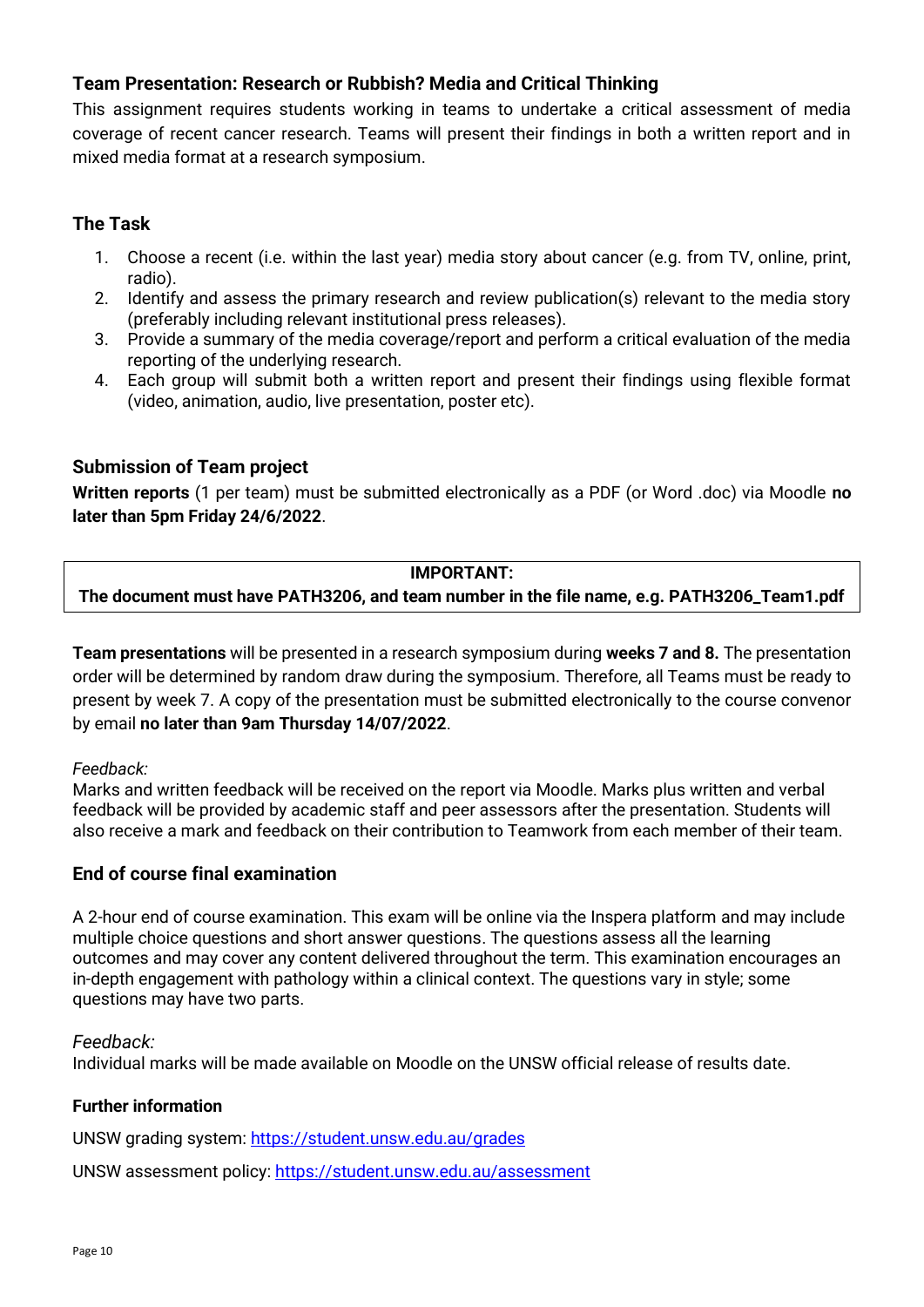## <span id="page-10-0"></span>**5.2 Assessment criteria and standards**

#### **Team reports/presentations:**

**Written reports 2000 words (12.5% of final course mark):** Will be assessed by staff according to following criteria:

#### **1. Is the media reporting supported by the research literature? (30% weight)**

- Clear and concise summary of the media report on the topic
- Identification and discussion of research article on which media report was based (e.g. appropriate methods, samples sizes, statistical analysis etc)
- Evaluation the broader opinion/evidence relevant to the topic from the medial/scientific literature (i.e. supporting or conflicting evidence)?

#### **2. Strengths and weaknesses of the reporting? (30% weight)**

- Critical analysis of the reporting style (was it balanced or sensationalised?)
- Is the relevant research article accurately described in the media piece?
- Does the reporting accurately reflect the conclusions of the research article?
- Evaluation of potential bias in the media reporting

#### **3. Effective use of recent medical/scientific literature (20% weight)**

- Utilisation of current medical/scientific literature to support their arguments (minimum of 3 primary research articles required)
- Appropriate in-text citations (APA  $7<sup>th</sup>$  Edition) throughout
- Complete and correctly formatted reference (APA  $7<sup>th</sup>$  Edition)

#### **4. Effective written communication (20% weight)**

- Overall presentation (Title page, neatly formatted, appropriate subheadings, appropriate use of figures and/or tables)
- Structure (introduction, body and conclusion/summary, logical flow)
- Written expression (Readability, appropriate expression, correct grammar, spelling)

Written reports are to be 2000 words (±10%). The word count does not include the title page, table of contents (if included), in-text citations, figures, figure legends, tables, table descriptions, or the reference list. Everything else is included. The APA 7<sup>th</sup> edition is to be used for in-text citations.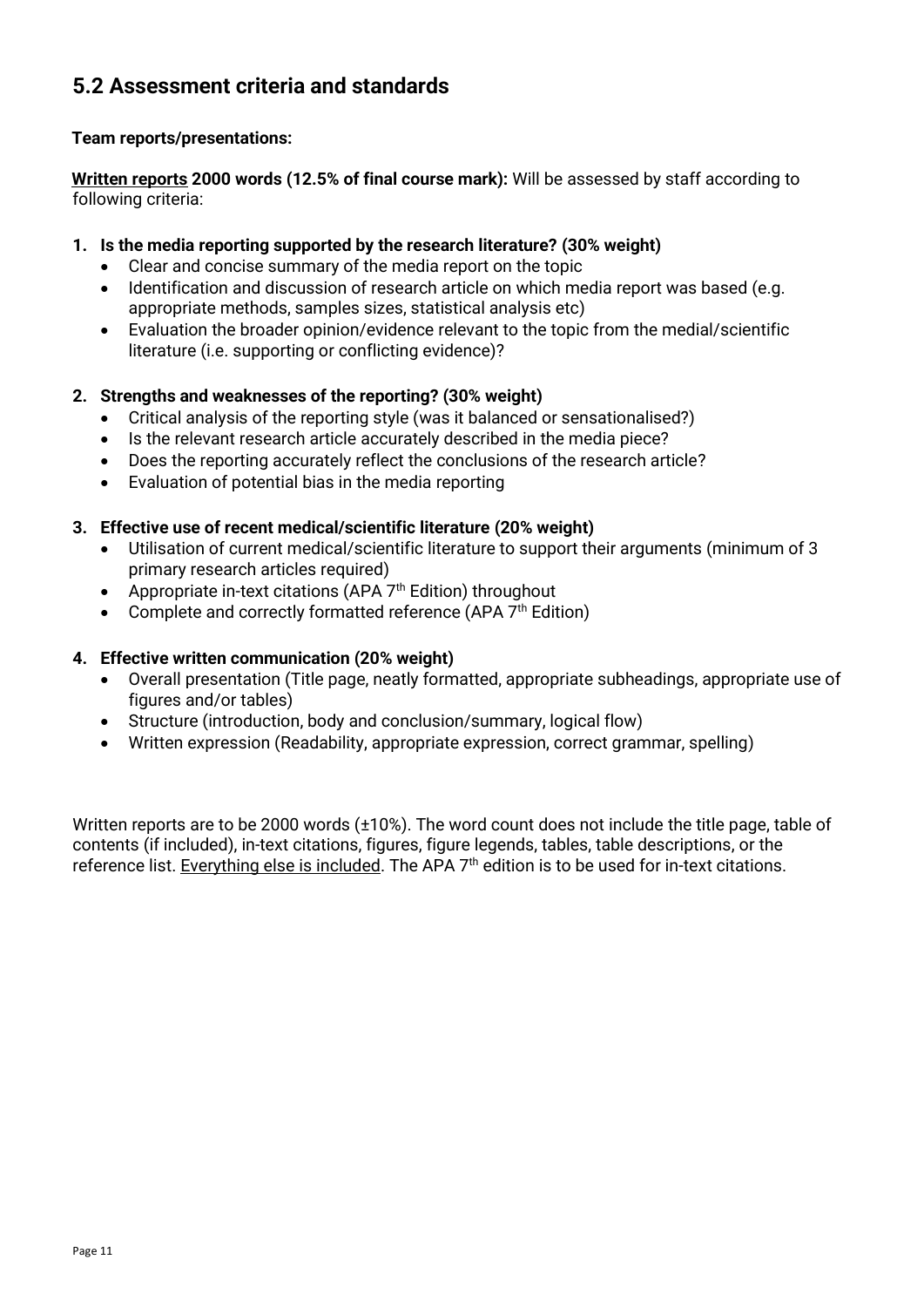#### **Assessment Criteria**

**Team Presentation (12.5% of final course mark):** Will be assessed by 2 academic staff and 2 peer teams according to following criteria:

#### **1. Critical discussion of the science in context: (25% weight)**

- Clear and concise summary of the media report on the topic
- Evaluation the broader opinion/evidence relevant to the topic from the medial/scientific literature (i.e. supporting or conflicting evidence)?

#### **2. Discuss or Demonstrate strengths and weaknesses of the original media reporting: (25% weight)**

- Critical analysis of media reporting style
- Evaluation of potential bias in the media reporting

#### **3. Effective communication: (25% weight)**

- Well-structured, clear and informative presentation
- Creative and engaging presentation.
- Appropriate timing

#### **4. Questions (25% weight)**

All questions answered clearly, accurately, and concisely.

Flexibility and creativity are encouraged in your presentations. Teams will have 5 minutes in which to give their presentation, followed by 3 minutes for audience questions. Aim to keep within ± 1 minute of the allocated time (Appropriate timing is part of the assessment criteria). You may use APA  $7<sup>th</sup>$  edition or any other appropriate referencing convention in your presentation (if appropriate).

**Peer assessment of Teamwork (5% of final course mark):** Will be assessed by members of your research team according to the following attributes from the UNSW Teamwork Skills Development Framework:

- **1. Fosters constructive team climate**
- **2. Contributes to team meetings**
- **3. Facilitates the contribution of team members**
- **4. Individual contributions outside of team meetings**
- **5. Adaptability and negotiation**
- **6. Responds to conflict**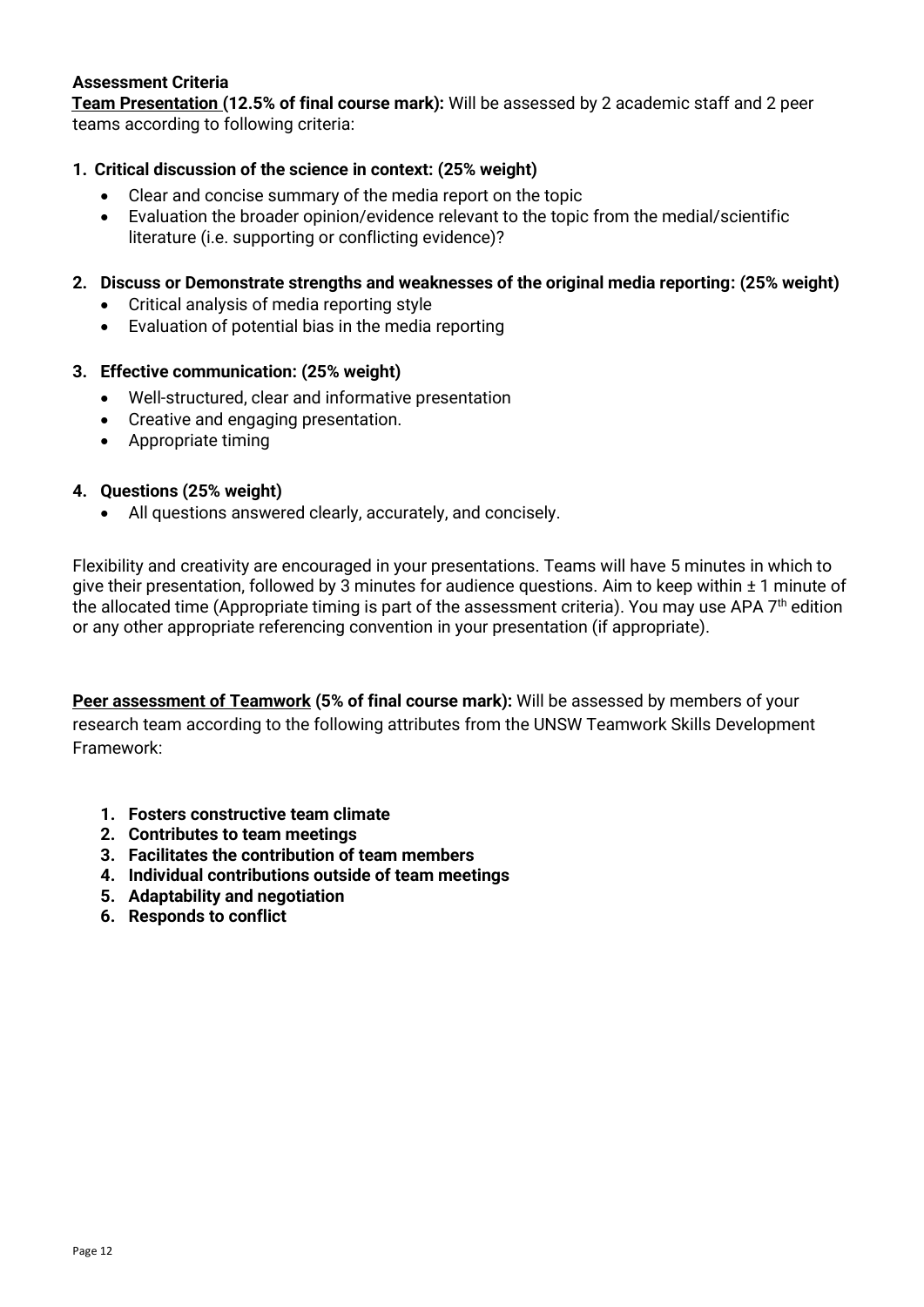## <span id="page-12-0"></span>**5.3 Submission of assessment tasks**

#### **Late Submission**

Late submissions will be penalized at 5% per day for the first 5 calendar days. Submissions received after 5 days will receive zero marks but may be given feedback.

#### **Special Consideration**

If you experience a short-term event beyond your control (exceptional circumstances) that impacts your performance in a particular assessment task, you can apply for Special Consideration.

You must apply for Special Consideration **before** the start of your exam or due date for your assessment, except where your circumstances of illness or misadventure stop you from doing so.

If your circumstances stop you from applying before your exam or assessment due date, you must **apply within 3 working days** of the assessment, or the period covered by your supporting documentation.

UNSW has a Fit to Sit/Submit rule, which means that if you sit an exam or submit an assessment, you are declaring yourself fit to do so and cannot later apply for Special Consideration.

More information can be found on the [Special Consideration website.](https://www.student.unsw.edu.au/special-consideration)

#### <span id="page-12-1"></span>**Supplementary examination**

A supplementary examination may be awarded to students who lodge application for special consideration according to the UNSW guidelines published here: [https://student.unsw.edu.au/special](https://student.unsw.edu.au/special-consideration)[consideration.](https://student.unsw.edu.au/special-consideration) If granted, supplementary exams for Term 2, 2022 will be held between 5<sup>th</sup> and 9<sup>th</sup> September 2022**.**

#### <span id="page-12-2"></span>**5.4. Feedback on assessment**

Progressive feedback will be provided after each assessment task as outlined in section 5.1 Assessment tasks.

## <span id="page-12-3"></span>**6. Academic integrity, referencing and plagiarism**

**Referencing** is a way of acknowledging the sources of information that you use to research your assignments. You need to provide a reference whenever you draw on someone else's words, ideas or research. Not referencing other people's work can constitute plagiarism.

*Please use current APA referencing style for this course.*

Further information about referencing styles can be located at <https://student.unsw.edu.au/referencing>

**Academic integrity** is fundamental to success at university. Academic integrity can be defined as a commitment to six fundamental values in academic pursuits**:** honesty, trust, fairness, respect,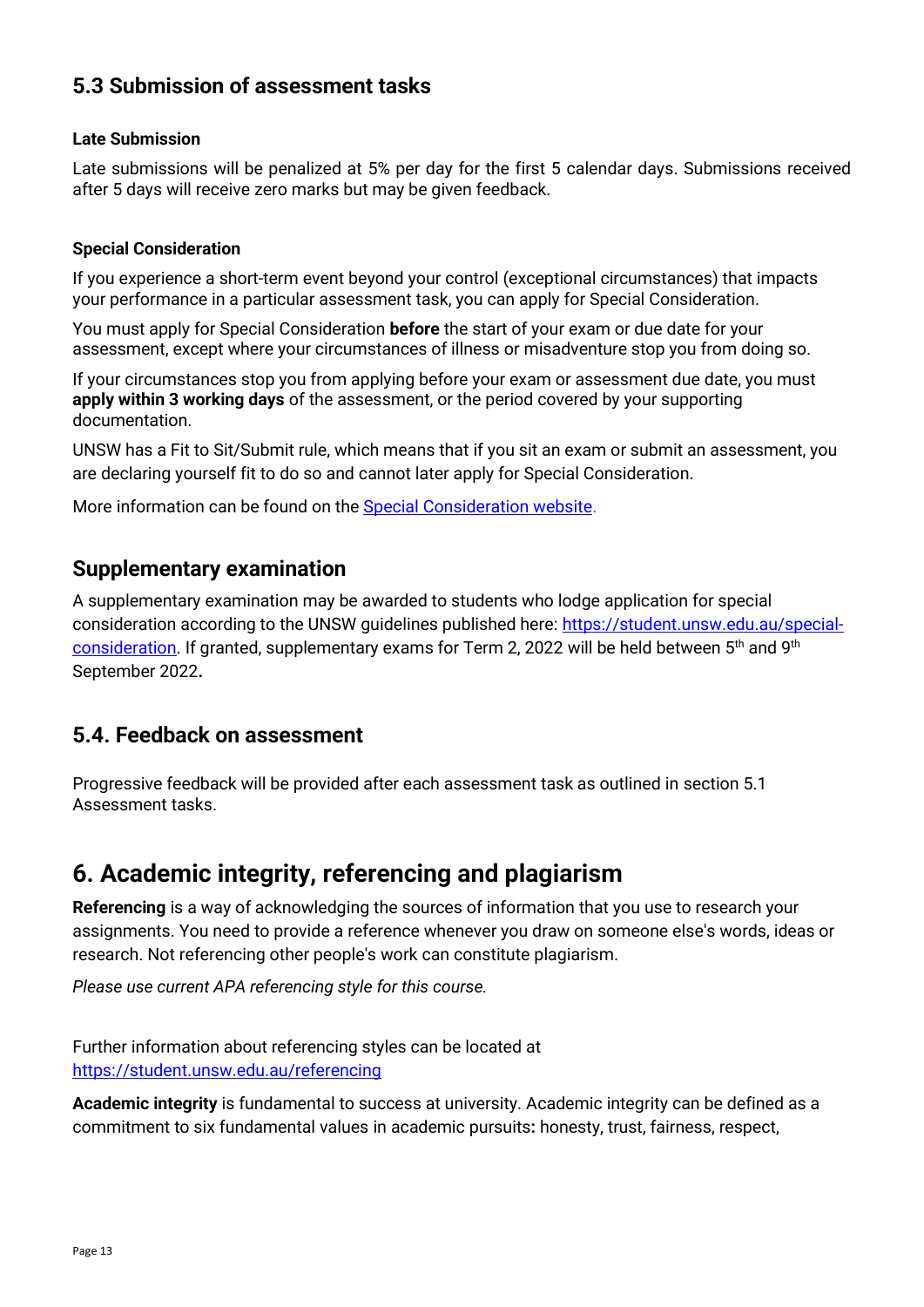responsibility and courage.*<sup>1</sup>* At UNSW, this means that your work must be your own, and others' ideas should be appropriately acknowledged. If you don't follow these rules, plagiarism may be detected in your work.

Further information about academic integrity and **plagiarism** can be located at:

- The Current Students site *<https://student.unsw.edu.au/plagiarism>***,** and
- The ELISE training site *<http://subjectguides.library.unsw.edu.au/elise/presenting>*

The Conduct and Integrity Unit provides further resources to assist you to understand your conduct obligations as a student: *<https://student.unsw.edu.au/conduct>*.

## <span id="page-13-0"></span>**7. Readings and resources**

## <span id="page-13-1"></span>**7.1 Recommended text**

You are expected to acquire the following textbook:

• Robbins Basic Pathology. 10<sup>th</sup> edition. V. Kumar, A.K. Abbas, & J.C. Aster (2018). Saunders & Co. Philadelphia PA; Elsevier Saunders.

Electronic access to this textbook is also available via a Leganto link in the PATH3206 Moodle page or via the UNSW library website [\(https://primoa.library.unsw.edu.au\)](https://primoa.library.unsw.edu.au/).

The following additional/optional textbook is highly recommended for students wishing to study the molecular biology or clinical features of diseases in greater depth (The 9th edition is also available as an e-book through the University Library:

• Robbins and Cotran Pathologic Basis of Disease. 10th Ed. V. Kumar, A.K. Abbas & J.C. Aster. (2021). Elsevier.

## <span id="page-13-2"></span>**7.2 Images of disease (IOD) database**

Images of Disease (IOD) is a database of images used for teaching within the department. The latest version of Images of Disease is now available online, optimised for smart phones and tablet computers, as well as Firefox 4+, Chrome 13+ and Safari browsers on laptop or desktop computers – [http://iod.med.unsw.edu.au](http://iod.med.unsw.edu.au/) (zID and zPass required). An interactive Images of Disease app for iPhone and iPad is available to download from that website. Android and Windows phone versions of the IOD app are also available.

The following information might help you understand more about IOD.

#### **What you get**

- Over 3000 images relevant to your study as an undergraduate. Many of these images represent specimens from the Museum of Human Disease, or histopathological images from the student histopathology slide sets. Accompanying X-rays and images of surgical and autopsy specimens are also available.
- A database that links them all together

<sup>1</sup> International Center for Academic Integrity, 'The Fundamental Values of Academic Integrity', T. Fishman (ed), Clemson University, 2013.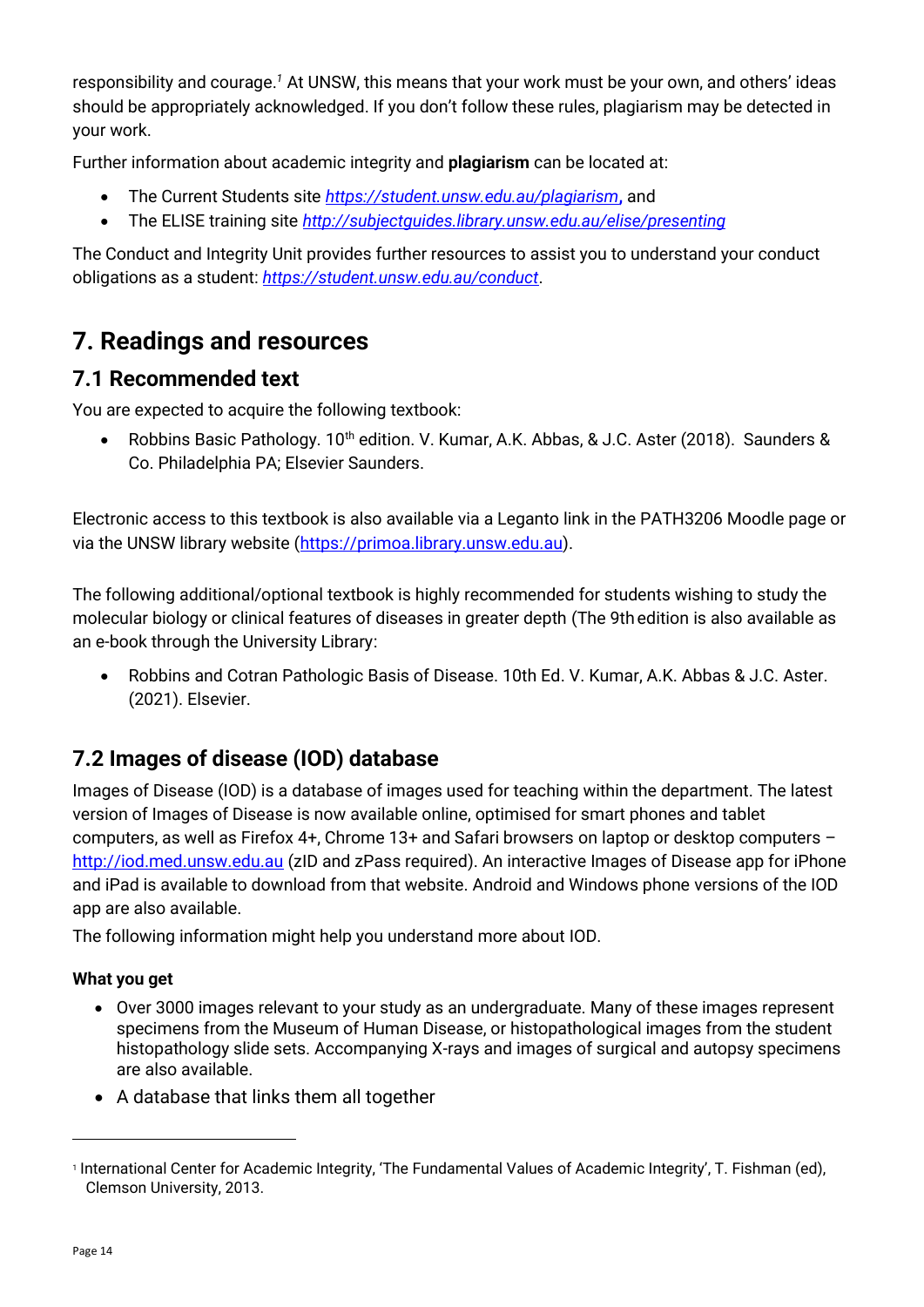- A user interface that lets you access the images in a variety of ways
- Interactive "hot-spotted" images to assist your understanding of macroscopic pathology.

#### **What you do not get**

- A collection of images that you can send to your friends, put in your magazines, put on the Internet or whatever other scheme seems clever at the time. **Many of the images used in this program are of sensitive nature, and are intended for the purpose of private study by pathology students and graduates. You should exercise appropriate standards of professional ethics when using them.**
- A high level of technical support Unfortunately, it will be impossible for us to answer all your problems immediately, as we have very limited resources. We will of course make every effort to help and will provide you with a listing of known problems and difficulties on request.

**The Museum of Human Disease page contains links to some excellent undergraduate and postgraduate educational resources**, of which we would encourage you to make full use.

Se[e http://medicalsciences.med.unsw.edu.au/students/undergraduate/learning-resources](http://medicalsciences.med.unsw.edu.au/students/undergraduate/learning-resources)

#### <span id="page-14-0"></span>**7.3 BEST Network**

The Best Network is a network of universities developing and sharing image-based resources for education and assessment including images of macroscopic and microscopic specimens (from the Museum of Human Disease at UNSW). Students in PATH3206 can access the Best Network resources via<http://www.best.edu.au/>

#### <span id="page-14-1"></span>**7.4 Additional learning resources**

In addition, there are many resources available on the web, which vary from simple patient information brochures to online pathology courses, to information on the latest research. Some general sites you may find useful are:

| Key Dates:                                                       |
|------------------------------------------------------------------|
| https://student.unsw.edu.au/dates                                |
| <b>Student Support and Development</b>                           |
| https://student.unsw.edu.au/support                              |
| Medline Plus ('health topics' index of disease with information) |
| http://www.nlm.nih.gov/medlineplus/healthtopics.html             |
| The Cancer Council New South Wales                               |
| https://www.cancercouncil.com.au/                                |
| The NSW Cancer Institute                                         |
| http://www.cancerinstitute.org.au/                               |
| National Cancer Institute (USA)                                  |
| http://www.cancer.gov/                                           |
|                                                                  |